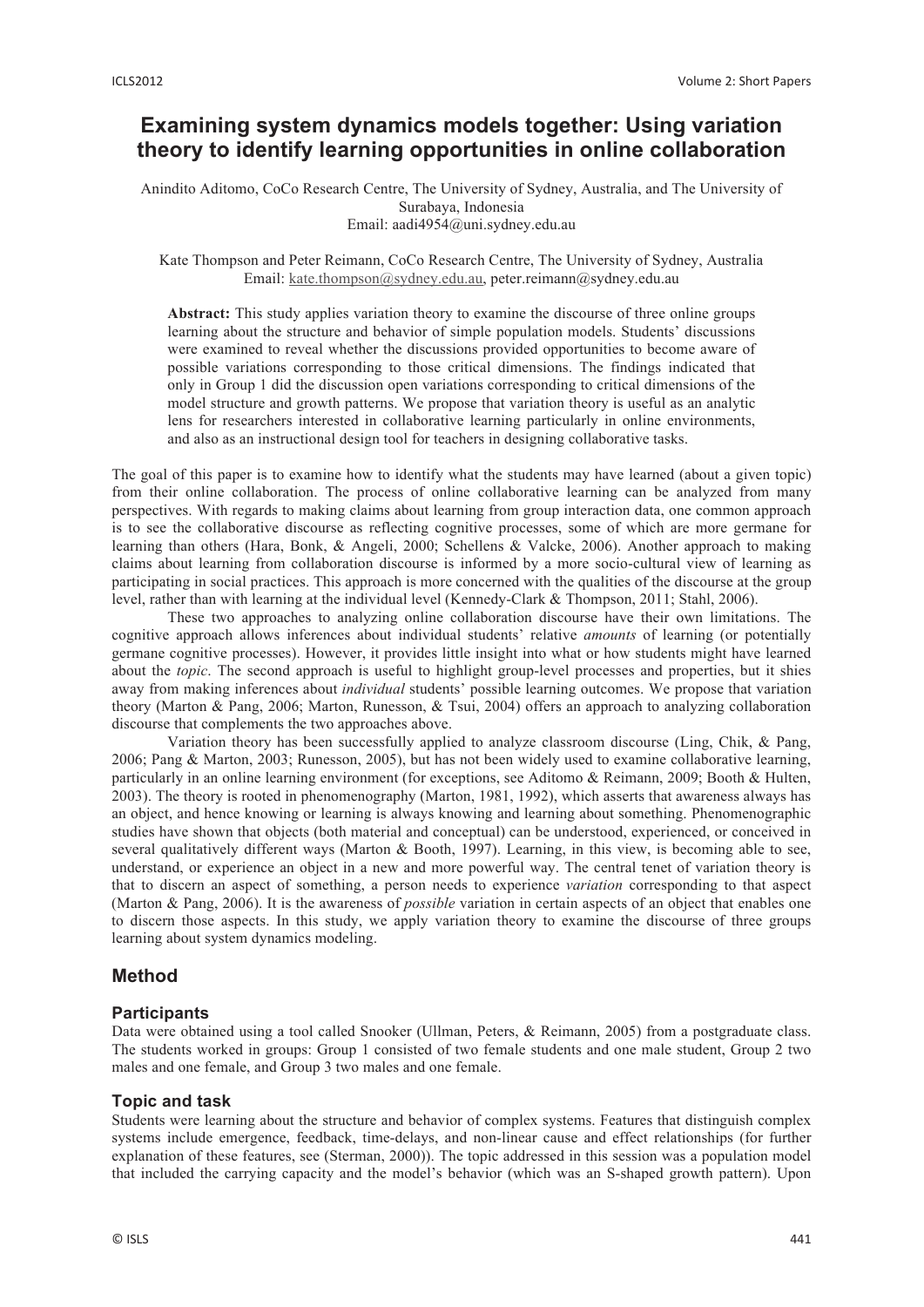completing the task, students were expected to understand the relationship between the structure of a system and its behavior: that a model with a carrying capacity produces an S-shaped growth pattern. Implicit, but crucial, in this outcome is the understanding that carrying capacity is an *emergent* property, one which arises out of the interaction of several components of the model: the birth rate, habitat size, density, and death rate. In the example in Figure 1, the carrying capacity is 200; that is where the population stabilizes. This specific carrying capacity is a result of the specific birth rate, habitat size, density, and death rate values in the model; altering any of these would change the carrying capacity in ways that are difficult to predict.

Rather than a fixed value, the death rate is formulated as a function of density (i.e. death rate increases as the habitat becomes more dense or populated). Hence, in the first phase of the system's growth, density was low and the death rate was lower than the birth rate. This produced exponential population growth. However, as the population and density rose, the death rate also rose, which slowed the population growth (the system still grew, but not exponentially). When the density reached a certain point (the carrying capacity), the death rate was equal to the birth rate and that is why the population stabilizes. Phrased differently, this type of growth is the result of a non-linear relationship between the system's positive loop (in this case, the birth cycle) and negative loop (in this case, the death cycle).



Students in our course were given a task with the aim that they would learn about several key features of system dynamics models and complexity; features that they could then apply to other models. These were short tasks undertaken in class time. Students were split into groups and asked to discuss three questions, followed by a larger group discussion, facilitated by the lecturer. They were asked to download a simple population model from an external website. In the chat, the students were asked to discuss three questions: (1) This model includes a carrying capacity. What are the implications of this for the behavior of the model? (2) Change the birth rate and death rate in order to find a combination that will result in a decline in the deer population despite unlimited habitat; (3) In real life, there is a limit to` the size of the available habitat. Choose a size of the habitat. What kind of growth does this illustrate? What is the carrying capacity of your habitat?

# **Analysis and findings**

From a variation theory perspective, analysis of learning opportunities starts with the identification of critical aspects of the *intended* object of learning (i.e. the aspects of the topic which students need to discern, to be able to see it in a way intended by the instructor). The intended object of learning was to understand that a system dynamics model that includes a carrying capacity produces S-shaped growth. To achieve this, students needed to discern two broad aspects simultaneously: *structural components* of the model, and the corresponding *behavior* of the model. The *structural* components were: (1) the death rate formula, which depends on density and area (this is the part of the model which embody the system's carrying capacity), and (2) the relative strengths of the birth and death rates. Aspects of model *behavior* relevant to this task were: (3) the shape of the population growth (S-shaped vs. exponential), and (4) the phases in an S-shaped growth (increasing in the first phase, and decreasing in the second).

Did the students enact the task in a way which made possible the discernment of critical aspects of the topic? (There are issues related to the establishment of a common ground necessary for online communication to occur, but we have analyzed this elsewhere (Reimann, Aditomo, & Thompson, 2009)).

#### Enactment of Problem 1

*"This model includes a carrying capacity. What are the implications of this for the behaviour of the model?"*  In discussing this problem, Group 1 discussed the meaning of carrying capacity in a qualitative sense, rather than the formal sense represented in the model. For example, Christine started the discussion by saying "the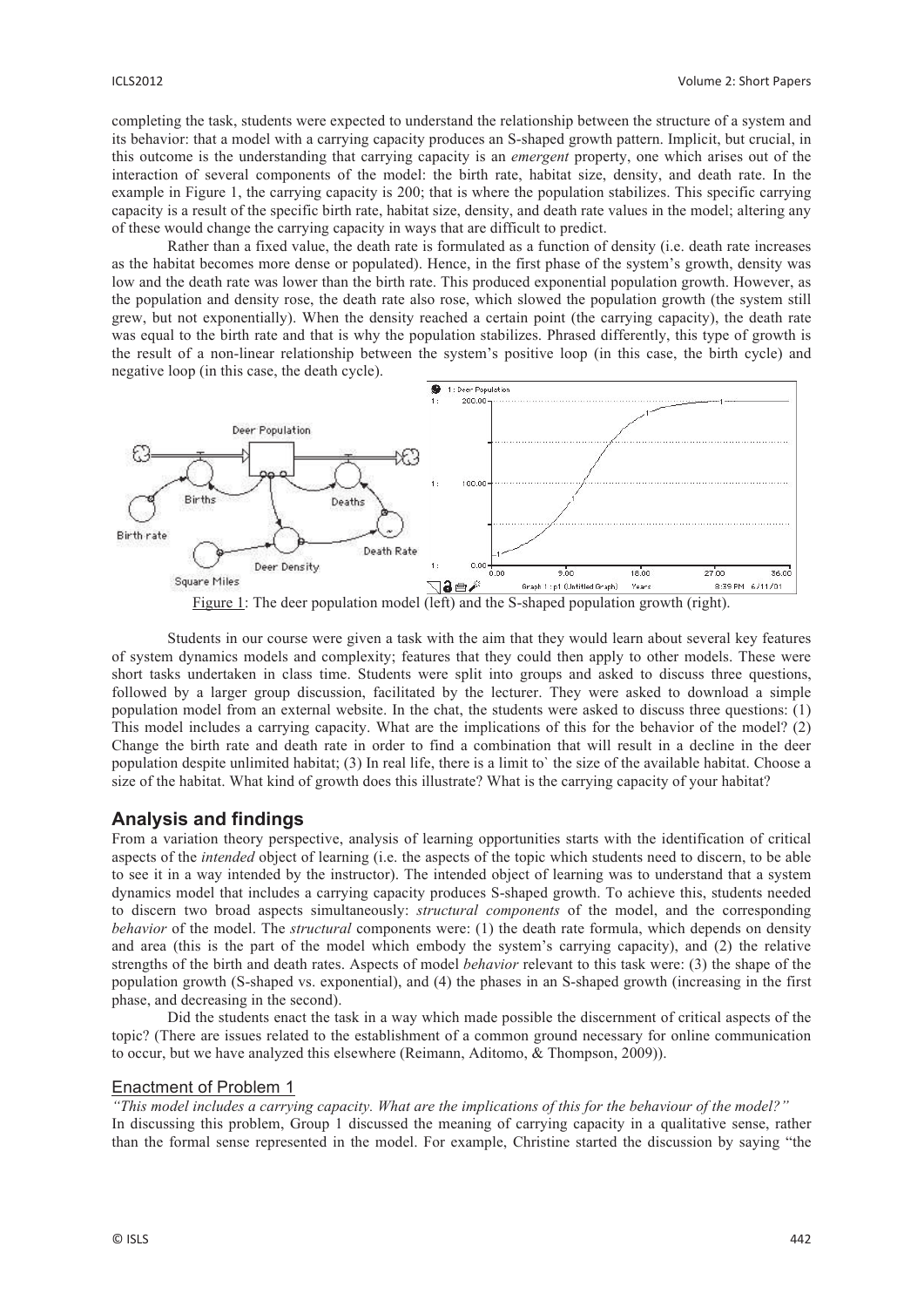point of carrying capacity is that the land can only support so much life" (Line  $46<sup>1</sup>$ ), and "so if there are too many deer, there won't be enough food for them all and some will die" (Line 47). Judy, also offered her general sense of carrying capacity by saying that "it have a limition of carrying how much dear in the same area" (Line 50), and "if the Habitat Area is wilder, then the dear can live longer" (Line 60). In this group, only Christine related carrying capacity to the model, by mentioning "death rate" and "density" in Line 51, and again mentioning "death rate" in Line 62. The remainder of Group 1's discussion of Problem 1 (Lines 63 to 76) centered on whether it was better to have a higher or lower carrying capacity.

In Group 2, Problem 1 was discussed in the presence of the lecturer (Lines 47-61). As in Group 1, Group 2 focused on the concept of carrying capacity in a qualitative sense. Geoff (Line 48) asked the lecturer what carrying capacity meant, and the lecturer answered "carrying capacity is the amount that the system can cope with" (Line 53), and provided an analogy with the computer room they often used that has a carrying capacity of X number of students. Geoff indicated he understood, and said that it was "straightforward" (Line 57). Another member, Teresa, also indicated that she understood (Lines 58). After the lecturer left, the students began Problem 2, indicating that they felt Problem 1 to have been adequately addressed.

In Group 3, discussion of Problem 1 began with each member offering their interpretation of the problem. Luke asked, "Are we surpposed to explain the model?" (Line 31). Anne, responded "the first question means how does the carrying capacity of the area affect the model, i think" (Line 32). To this, Paul responded with a qualitative definition of carrying capacity: "In farming terms we have a carry capacity of so many sheep per acre" (Line 34). Anne also offered her definition: "yes, so there must be a limit to the number of deers" (Line 35). Subsequently, only Luke referred to the model itself, or what it meant for a model to have a carrying capacity. Luke described the relation between density and death: "if density is over the carrying capacity, then death rate will rise" (Line 36), "which in turn lowers density" (Line 47). Anne added that "in addition to increasing death rate, carrying capacity also decreases birth rate" (Line 45), which indicates a potential misunderstanding because in the model, the concept of carrying capacity was embodied in the variable death rate (it is a function of density and habitat size).

## Enactment of Problem 2

#### *"Change the birth rate and death rate in order to find a combination that will result in a decline in the deer population despite unlimited habitat."*

Group 1's discussion started when Frank said that it fixes the death rate, and hence they can only manipulate the birth rate (Lines 79 to 81). Frank's statement indicated he was examining the Stella model, unlike Judy, who was using an online simulation. Judy responded by saying she had already obtained a correct combination: "just put 3% for birth rate and 50% for death rate" (Line 82). The online simulation, which was introduced in a previous task by the lecturer, allowed users to manipulate the death and birth rate in percentage forms (not decimals, as in the model). Furthermore, the simulation did not represent a model with a carrying capacity. This caused obvious confusion, as Christine and Frank tried to understand what Judy meant by "3%". The group began Problem 3 without resolving this communication problem. Hence, for Christine and Frank, but not Judy, addressing Problem 2 enabled the discernment of the difference between constant converters (the birth rate) and graph function converters (the death rate).

Group 2's discussion started with Geoff's comment "wouldnt we just have to increase the death rate above the birth rate to have a decliing population?" (Line 93), which was approved by the other two members (Lines 94 and 95). Geoff continued: "because it doesnt really matter how big the area is...if births are less than deaths...or the ratio is leaning that way...its pretty logical" (Line 97). Here, Geoff made sense of Problem 2 in a qualitative way; population size is simply a function of the relative sizes of the birth and death rates. This is qualitatively correct, but it trivialized the problem and diverted attention away from the components of the model that formally represented the system's carrying capacity (i.e. the area, density, and death rate converters). Without attending to these components, students would not have the opportunity to discern that the death rate could be represented in different ways (as a fixed value or as a function of density). Furthermore, without examining the density and death rate components, it would be difficult to guess the birth rate that would decrease the population, as Nathan discovered. Approximately 30 seconds later, Nathan said "but my numbers dont seem to change the graph" (Line 98). This indicates that Nathan was examining the model. This prompted Geoff to think about how density affects the system, as reflected in his next utterance, 40 seconds later: "a higher deer density can mean both less food and more protection in numbers from hunters etc" (Line 99). This move could have directed the group's attention to how carrying capacity is represented in the model, however the group decided to end their discussion due to time considerations.

In Group 3, discussion of Problem 2 started with Anne expressing her puzzlement about the problem's suspicious simplicity: "i dont understand the second question? because whenever the birth rate is smaller than death rate, it will decline. there must be a catch that i dont get … despite unlimited habitat" (Lines 52 and 53).

The to space limitations, the data to which this line number refers are not included in the paper, however the line numbers were kept in the paper to allow the reader to have a sense of the order in which statements were made.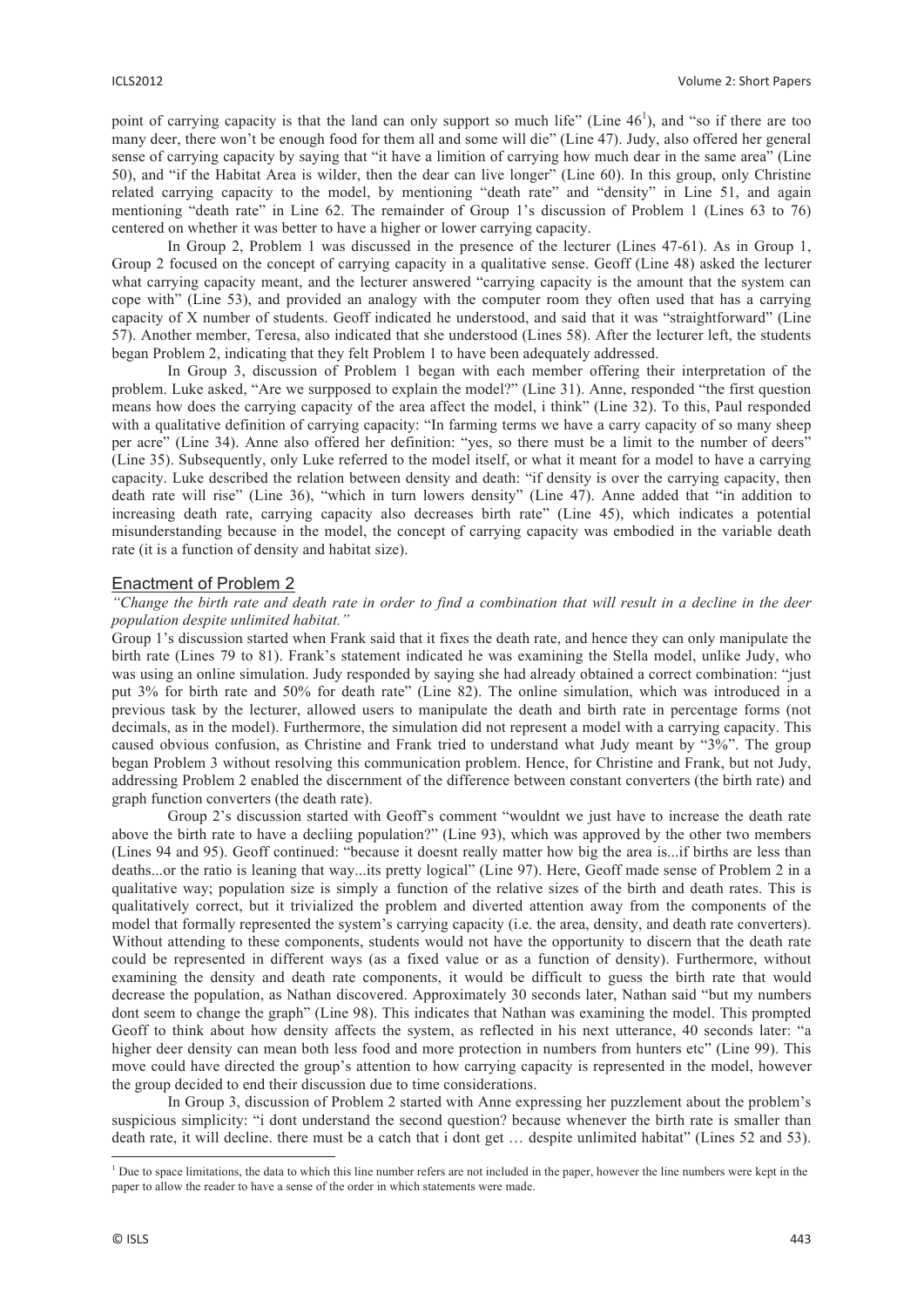The discussion then focused on what model should be examined. When they returned to Problem 2, Luke reported that he didn't succeed in lowering the population, despite having specified a very small birth rate (Line 70). Surprised, Anne reported "oh. i just put 25% brith and 30 % death - for example-" (Line 71). This statement indicated that Anne was examining the online simulation, instead of the Stella model, without a carrying capacity. After Luke elaborated what he was seeing in his model (Line 75; that death rate is determined by density), Anne realized that she needed to examine the model (Line 79), at which point the discussion of Problem 2 ended due to time constraints. Overall, enacting this task enabled Group 3 (or at least the students who examined the model) to discern the model components that represented carrying capacity.

#### Enactment of Problem 3

*Specify the habitat size (choose a specific value for the "Square miles" converter), "What kind of growth does this illustrate? What is the carrying capacity of your habitat?"* 

Only Group 1 had enough time to discuss this problem. The group agreed to try 600 as the habitat size. Christine then said that the system produced an S-shaped growth (Line 114). Judy, on the other hand, said that the population would *increase* if the birth rate were more than 10% (Lines 112-113). Christine expressed her confusion at Judy's prediction (Line 116). This exchange indicates that Judy was still looking at the online simulation, whereas Christine was examining the Stella model. The group ended their discussion without clearly resolving this issue, and without examining the carrying capacity of their system.

Did this brief discussion above open a critical dimension of variation? It is possible that the students who manipulated the model were able to perceive the contrast between a model with unlimited habitat (from Problem 2) and one with a limited habitat (in Problem 3), and potentially with the corresponding growth patterns (exponential vs. S-shaped). The students, however, only tried out one habitat size (set to 600, see Line 110). In other words, the habitat size was not varied. Had the students entered other sizes, they would have had the opportunity to see that changes in habitat size correspond to changes in the slope of the S-shaped growth pattern.

## Summary of learning opportunities

Table 1 summarizes the learning opportunities that were opened in the groups' enactment of the task. If a student stated a variation of an aspect of the topic, or referred to an outcome or event (e.g. model behavior) that requires the discernment of that aspect, these were taken as evidence of a learning opportunity for that student (but not necessarily for other students in the group). Hence, Table 1 lists the names of each student whose utterance provided evidence for the learning opportunity.

| Critical aspects of the intended object                                                 | Learning opportunities (variation which enabled discernment of each<br>critical aspect) |                                    |                                 |
|-----------------------------------------------------------------------------------------|-----------------------------------------------------------------------------------------|------------------------------------|---------------------------------|
| of learning                                                                             | Group 1 (Christine,<br>Frank, Judy)                                                     | Group 2 (Nathan,<br>Geoff, Teresa) | Group 3 (Luke, Anne)            |
| a. Death rate formula (fixed vs. varying)<br>as a function of density and habitat size) | Christine (in Problems $1 \&$<br>2), Frank (in Problem 2)                               |                                    | Luke (in Problems 1 and<br>2)   |
| b. Relative strength of birth and death<br>cycles                                       | Christine, Frank, and Judy<br>(in Problem 2)                                            | Nathan (in Problem<br>2)           | Luke and Anne (in<br>Problem 2) |
| c. Population growth (exponential vs. S-<br>shaped pattern)                             | Christine and Frank (in<br>Problems $2 & 3$                                             |                                    |                                 |
| d. Phases in an S-shaped growth<br>(exponential increase vs. decrease)                  |                                                                                         |                                    |                                 |

#### **Discussion and Conclusion**

The groups' enactment of the task did not open the complete set of variations necessary to understand the intended object of learning. In discussing the model, Groups 2 and 3 focused on the model's structure (aspects (a) and (b) in Table 1), but did not mention any aspect of the model's behavior (aspects (c) and (d) in Table 1). Only members of Group 1 discussed an aspect of the model's behavior (exponential and S-shaped growth), but not even this group examined the properties of the growth pattern in more detail.

The activity did enable students to discern the meaning of carrying capacity in a general sense. For students who examined the model, the activity presented an opportunity to discern the model component that represented carrying capacity: the type of death rate (constant vs. function of density). For students who examined the online simulation, the activity presented an opportunity to simultaneously discern the relative magnitude of death and birth rates, as well as the resulting exponential growth pattern. Students did not have the opportunity to simultaneously discern the critical or defining structural feature of population models with and without carrying capacity, along with their associated growth patterns (exponential vs. S-shaped).

The most obvious challenge in this task was that of communication. Establishing adequate common ground is a well-known problem for online chat groups (Reimann, et al., 2009). In this case, the difficulty was